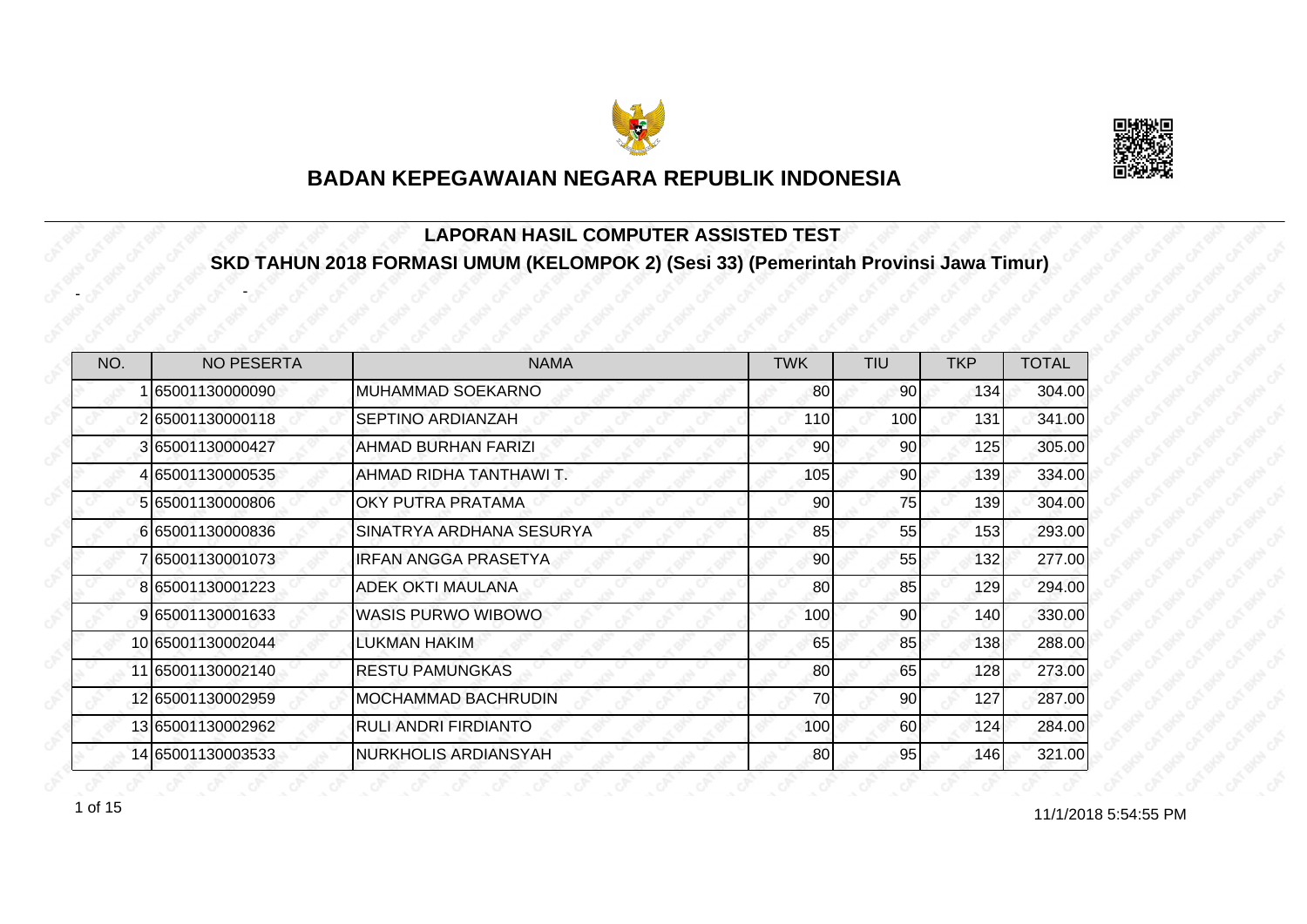



|  | 15 65001130003548 | <b>MUHAMMAD ABDUL JALIL</b>    | 70  | 60              | 118 | 248.00 |
|--|-------------------|--------------------------------|-----|-----------------|-----|--------|
|  | 16 65001130003552 | MUHAMMAD AZKA HIFNI FIRDAUS    | 115 | 95              | 147 | 357.00 |
|  | 17 65001130004107 | AHMAD HARIS SUSANTO            | 75  | 85              | 141 | 301.00 |
|  | 18 65001130004325 | RACHMAD AFFANDI                | 85  | <b>80</b>       | 130 | 295.00 |
|  | 19 65001130004429 | NAUFAN RAHMANSYAH LAKSONO      | 75  | 100             | 119 | 294.00 |
|  | 20 65001130004700 | YOGI HERLAMBANG PRASETYO       | 90  | 60              | 125 | 275.00 |
|  | 21 65001130004724 | <b>MOCH. SYAIFUDDIN</b>        | 100 | 85              | 121 | 306.00 |
|  | 22 65001130004735 | <b>HERY KHABIBUL GHOFAR</b>    | 90  | 30              | 79  | 199.00 |
|  | 23 65001130004764 | <b>DIAN SUSANTO</b>            | 115 | 70              | 128 | 313.00 |
|  | 24 65001130004831 | <b>AMIN RUSFANDI</b>           | 120 | 80 <sup>1</sup> | 139 | 339.00 |
|  | 25 65001130005783 | <b>AGUS NAFI' MUBAROK</b>      | 65  | 85              | 138 | 288.00 |
|  | 26 65001130005795 | AKHMAD FATONI BUDIRAHARJO      | 115 | 105             | 158 | 378.00 |
|  | 27 65001130005850 | <b>ERDY SYIFA'UR ROHMAN</b>    | 105 | 80              | 139 | 324.00 |
|  | 28 65001130005945 | SEPTA WASPADA HARIYONO PUTRA   | 95  | 80              | 130 | 305.00 |
|  | 29 65001130006550 | HENRY BAGUS SUGANDONO          | 105 | 75              | 138 | 318.00 |
|  | 30 65001130007666 | ADITYA KARUNA HEBA             | 85  | 75              | 73  | 233.00 |
|  | 31 65001130007675 | <b>FAJAR SETIADI</b>           | 50  | 25              | 110 | 185.00 |
|  | 32 65001130007684 | <b>CHRISTIAN MURWIDIANSYAH</b> | 90  | 95              | 148 | 333.00 |
|  | 33 65001130007694 | <b>DWI PRASETYO</b>            | 40  | 45              | 127 | 212.00 |
|  | 34 65001130007708 | <b>FADIL HADI ATMOJO</b>       | 95  | 100             | 133 | 328.00 |

11/1/2018 5:54:55 PM 2 of 15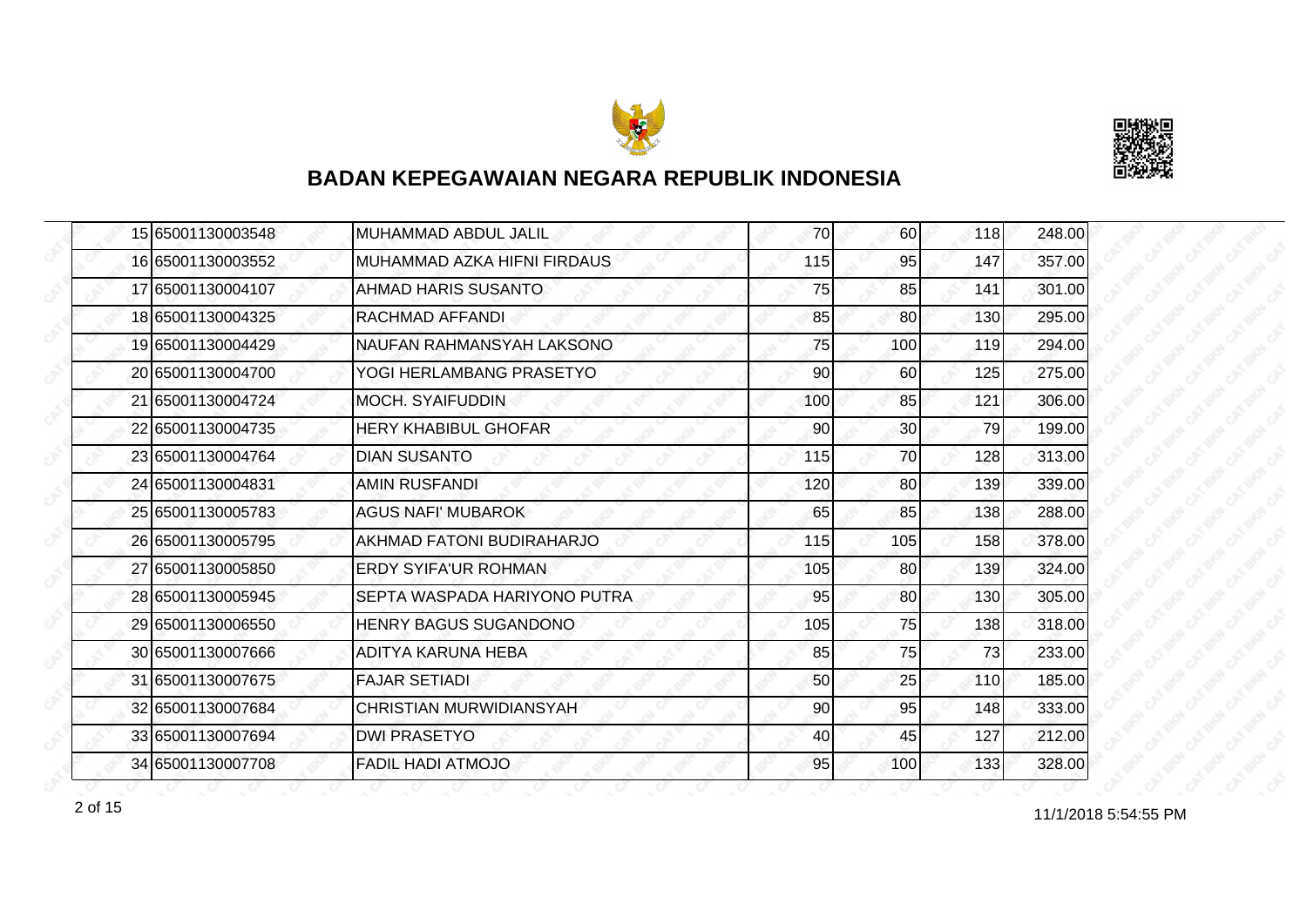



|  | 35 65001130008010 | RAHARDYANATA PURUHITA                | 80  | 70I             | 135 | 285.00 |
|--|-------------------|--------------------------------------|-----|-----------------|-----|--------|
|  | 36 65001130008012 | <b>TEGUH IMAM WAHYUDI</b>            | 75  | 75              | 129 | 279.00 |
|  | 37 65001130009764 | <b>ALI MUDIN</b>                     | 80  | 95              | 127 | 302.00 |
|  | 38 65001130009786 | RAHMA YUNIKO, S.PSI.                 | 65  | <b>60</b>       | 132 | 257.00 |
|  | 39 65001130011505 | AULIAILLAH ILMI RAHADIANTO           | 85  | 100             | 124 | 309.00 |
|  | 40 65001130011512 | DAMASUS RENGGA SAPUTRA               | 80  | 100             | 132 | 312.00 |
|  | 41 65001130011529 | <b>FIRMANSYAH</b>                    | 65  | 60              | 118 | 243.00 |
|  | 42 65001130012047 | <b>GUNAWAN PERDANA PUTRA</b>         | 60  | 65              | 130 | 255.00 |
|  | 43 65001130013678 | <b>EKA SETYAHADI BAENE</b>           | 80  | 70              | 138 | 288.00 |
|  | 44 65001130013685 | <b>FAQIHUL MUQODDAM</b>              | 65  | 85              | 137 | 287.00 |
|  | 45 65001130013690 | HARIS SATRYA ARBANDI                 | 85  | 75              | 130 | 290.00 |
|  | 46 65001130013713 | <b>JUMAIDI</b>                       | 105 | 75              | 134 | 314.00 |
|  | 47 65001130014579 | <b>JAINURI ERIK PRATAMA</b>          | 85  | 110             | 127 | 322.00 |
|  | 48 65001130014583 | <b>JALU ANGGARA WINADI</b>           | 110 | 110             | 121 | 341.00 |
|  | 49 65001130014708 | RANGGA MANIEK PRABANANDA, S.FARM     | 95  | 95              | 135 | 325.00 |
|  | 50 65001130015157 | ADITYA PERMATA ASHARI                | 105 | 80 <sup>1</sup> | 115 | 300.00 |
|  | 51 65001130015881 | <b>AUGUSTINUS GARINDAS PAMUNGKAS</b> | 135 | 80              | 154 | 369.00 |
|  | 52 65001130016043 | AHMAD ADI FATHONI                    | 95  | 100             | 138 | 333.00 |
|  | 53 65001130016117 | YUKE PRIMA PUTRA                     | 50  | 80              | 132 | 262.00 |
|  | 54 65001130016186 | NANDA HUDA ARDIANTO                  | 65  | 105             | 133 | 303.00 |

11/1/2018 5:54:55 PM 3 of 15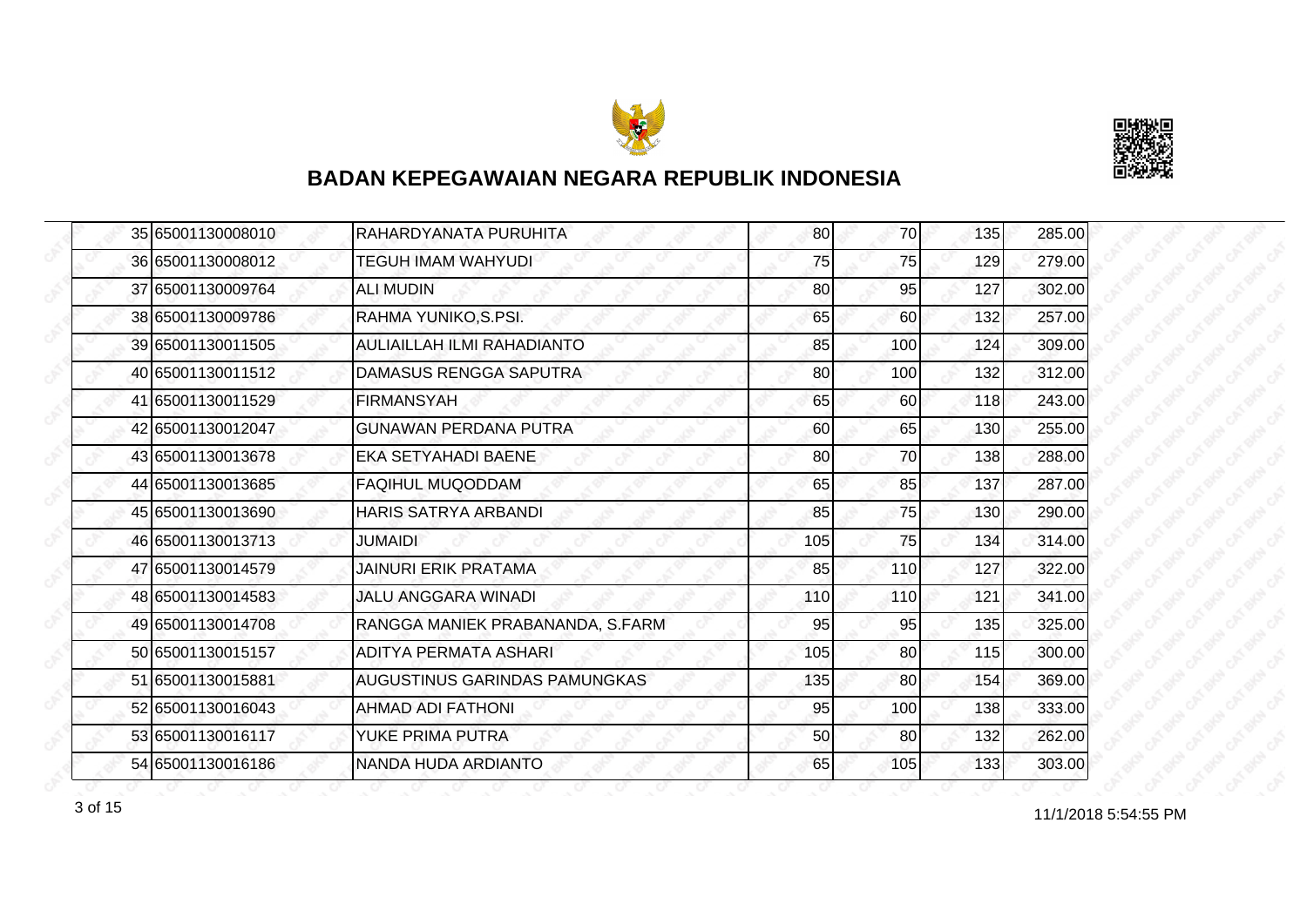



|  | 55 65001130016236 | PANDITYA PURNAYA               | 115 | 95  | 140 | 350.00 |
|--|-------------------|--------------------------------|-----|-----|-----|--------|
|  | 56 65001130016602 | <b>GILANG PERDANA PUTRA</b>    | 55  | 65  | 138 | 258.00 |
|  | 57 65001130017786 | M. AZMAL FAHMI ANANDA          | 100 | 100 | 142 | 342.00 |
|  | 58 65001130017873 | <b>HENDRA CHOIRUL ANAM</b>     | 70  | 35  | 132 | 237.00 |
|  | 59 65001230000118 | <b>SETYOASIH RAMADHANI</b>     | 80  | 85  | 135 | 300.00 |
|  | 60 65001230000150 | ARY OKTA KUSUMAWARDANI         | 70  | 75  | 137 | 282.00 |
|  | 61 65001230000160 | <b>ISDA MARASTI</b>            | 75  | 100 | 143 | 318.00 |
|  | 62 65001230000249 | <b>PRIMA MELA SHARI</b>        | 95  | 100 | 129 | 324.00 |
|  | 63 65001230000387 | <b>CAESARIN HIDAYATI</b>       | 70  | 40  | 115 | 225.00 |
|  | 64 65001230000406 | <b>RURY ANGGRAENI</b>          | 95  | 85  | 130 | 310.00 |
|  | 65 65001230000981 | <b>GRETTY WIDA KINANTHI</b>    | 65  | 85  | 142 | 292.00 |
|  | 66 65001230001034 | <b>EVI AFRIDA</b>              | 70  | 45  | 144 | 259.00 |
|  | 67 65001230001045 | <b>AINUL MAISYAH</b>           | 95  | 100 | 131 | 326.00 |
|  | 68 65001230001202 | DELLA PUTRI RIZKYTA            | 90  | 100 | 143 | 333.00 |
|  | 69 65001230001403 | <b>DEVI EKA JOHANA</b>         | 95  | 60  | 124 | 279.00 |
|  | 70 65001230001436 | ALFI AULIA RACHMASARI          | 55  | 70  | 134 | 259.00 |
|  | 71 65001230001540 | INDRI INDAYATI LEVANA LENGKONG | 100 | 90  | 134 | 324.00 |
|  | 72 65001230001715 | <b>DESSYTA DIASTIKA</b>        | 75  | 90  | 136 | 301.00 |
|  | 73 65001230001973 | LAUTRY LUTHFIYA SARI LABIB     | 100 | 70  | 135 | 305.00 |
|  | 74 65001230001991 | KINANTI SAKINAH DIPONEGORO     | 90  | 65  | 115 | 270.00 |

11/1/2018 5:54:55 PM 4 of 15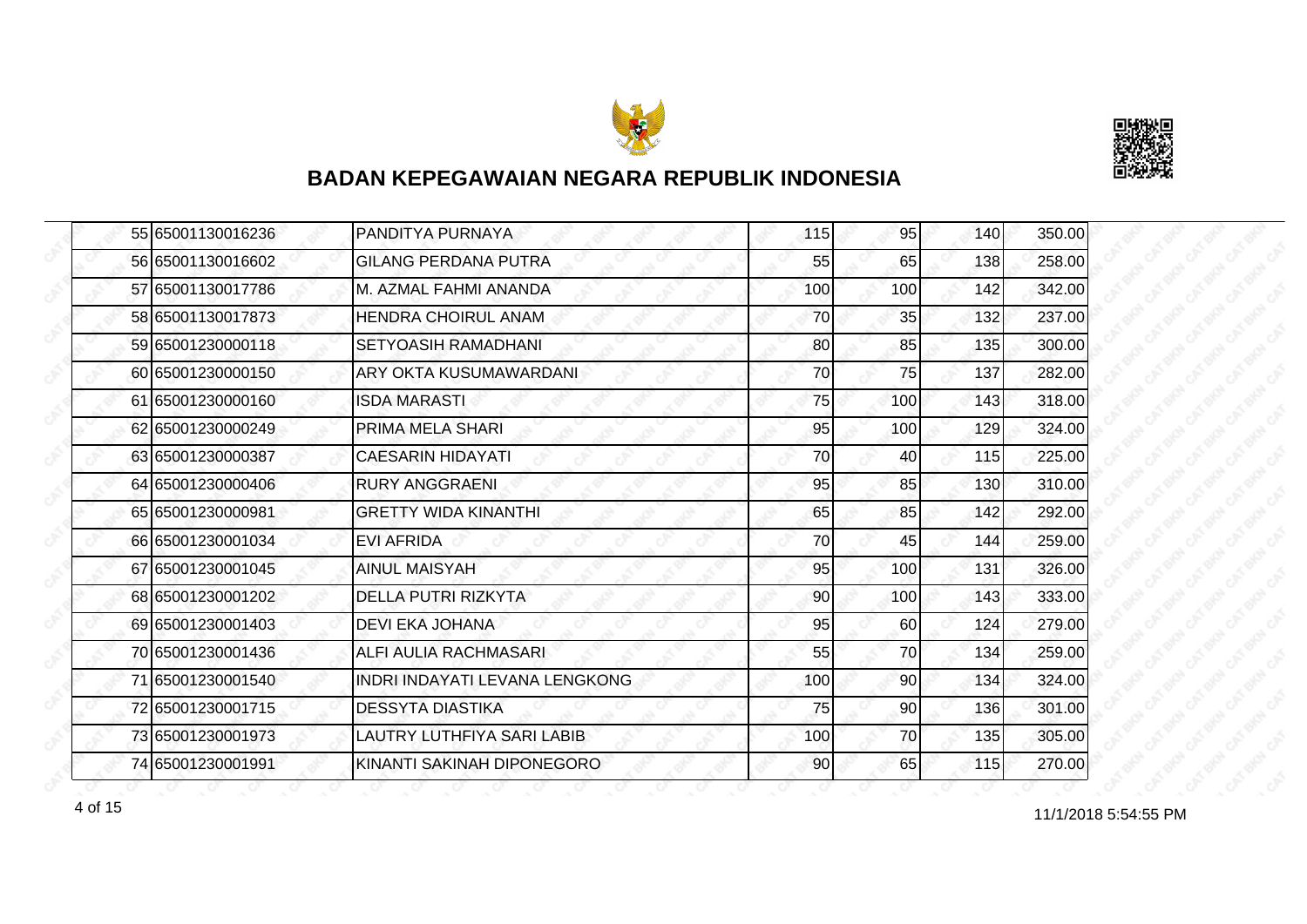



|  | 75 65001230002003 | <b>SUCI TRI NURWULANDARI</b>   | 80  | 95              | 114 | 289.00 |
|--|-------------------|--------------------------------|-----|-----------------|-----|--------|
|  | 76 65001230002276 | VEGA AVRITA PUTRI              | 80  | 100             | 134 | 314.00 |
|  | 77 65001230002425 | <b>MARDIANA KOESFITRANI</b>    | 100 | 50              | 140 | 290.00 |
|  | 78 65001230002449 | <b>DESTRI RAHMAWATI</b>        | 85  | 115             | 136 | 336.00 |
|  | 79 65001230002453 | RILLA FAUZIA NUR ANWARY        | 110 | 70              | 136 | 316.00 |
|  | 80 65001230002568 | <b>RINI SUGIYATNO</b>          | 80  | 80              | 129 | 289.00 |
|  | 81 65001230002782 | FITRIA NURLIANA ROHMA          | 65  | 45              | 136 | 246.00 |
|  | 82 65001230002903 | <b>IDA NUR KUSUMAWATI</b>      | 110 | 90 <sup>1</sup> | 142 | 342.00 |
|  | 83 65001230002982 | INSYANA ARCHIDA MAYASARI       | 75  | 90              | 144 | 309.00 |
|  | 84 65001230003385 | <b>QONITA CHOLISIA</b>         | 75  | 60              | 116 | 251.00 |
|  | 85 65001230003398 | <b>NIKEN LARASATI</b>          | 70  | 80              | 127 | 277.00 |
|  | 86 65001230003426 | MAY VISTA ANDRIYATI NINGRUM    | 65  | 75              | 143 | 283.00 |
|  | 87 65001230003458 | NINDA OCTAVIA ISMANTO          | 80  | 95              | 136 | 311.00 |
|  | 88 65001230003502 | <b>RIZKY RACHMANIA SAFITRI</b> | 95  | 75              | 134 | 304.00 |
|  | 89 65001230003545 | RAHMAWATI DWI ANGGRAENI        | 75  | 110             | 116 | 301.00 |
|  | 90 65001230004034 | <b>AUGUSTIN PERTAMI PUTRI</b>  | 90  | 40              | 132 | 262.00 |
|  | 91 65001230004596 | <b>RATRI PURWANINGSIH</b>      | 105 | 85              | 133 | 323.00 |
|  | 92 65001230004697 | ALIF DIAN CAHYANING TYAS       | 110 | 80              | 138 | 328.00 |
|  | 93 65001230004701 | DAHNIARI MARERTI ARIYANA       | 80  | 55              | 122 | 257.00 |
|  | 94 65001230004711 | <b>SITI NURHAYATI</b>          | 100 | 95              | 137 | 332.00 |

for the 11/1/2018 5:54:55 PM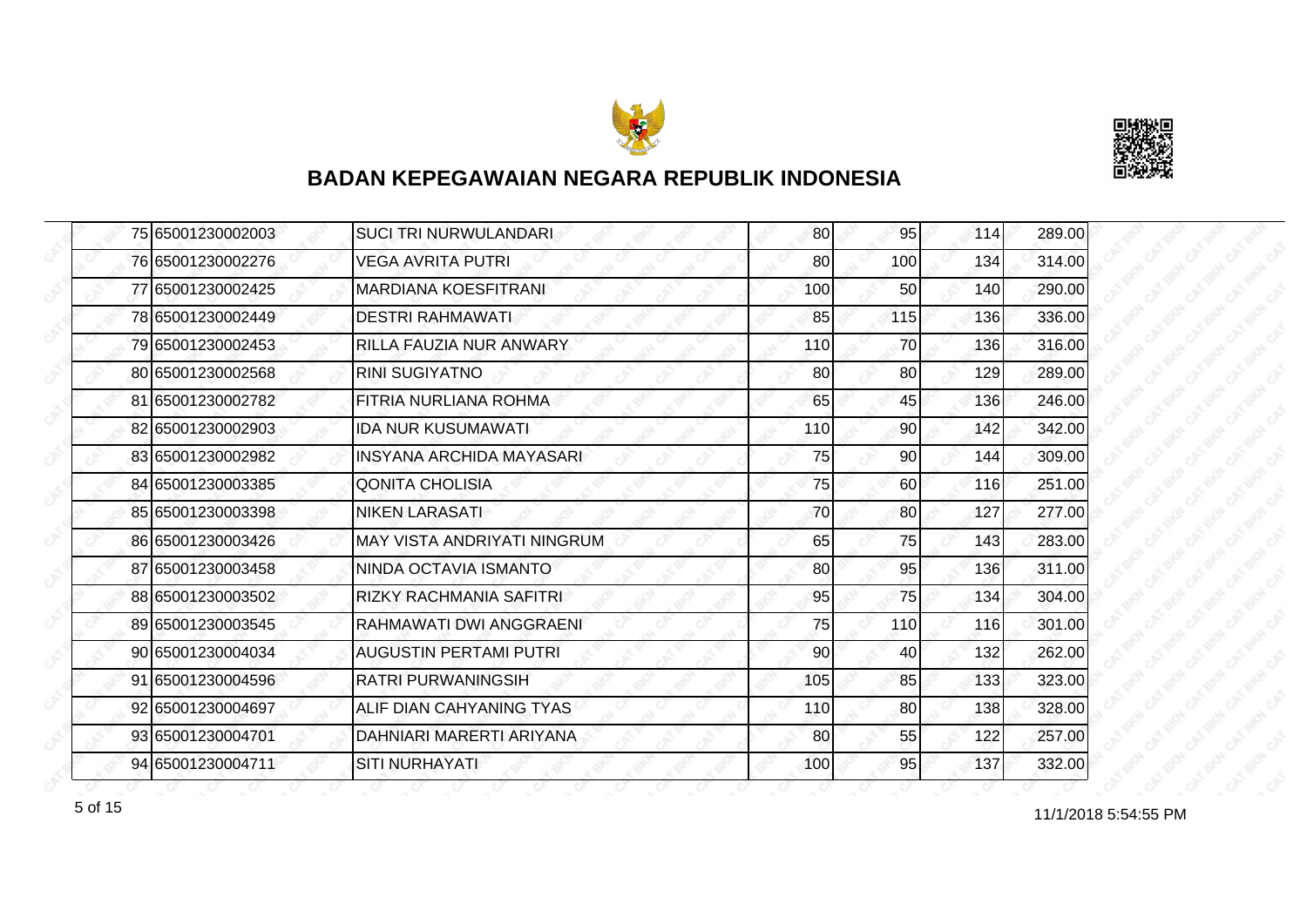



| 95 65001230004723  | <b>IMAMI ROSYIDAH</b>           | 125 | 95  | 140 | 360.00 |
|--------------------|---------------------------------|-----|-----|-----|--------|
| 96 65001230004727  | LULUK MUKHARROMAH               | 95  | 95  | 133 | 323.00 |
| 97 65001230004741  | NUNIK RISTU TRIANA              | 70  | 100 | 136 | 306.00 |
| 98 65001230004755  | ULFA WIJAYANTI                  | 65  | 60  | 144 | 269.00 |
| 99 65001230005219  | <b>SRI SUGIARTI NINGSIH</b>     | 90  | 55  | 138 | 283.00 |
| 100165001230005342 | TAMARA DWI FEBRININGTIYAS       | 55  | 80  | 128 | 263.00 |
| 101 65001230006712 | <b>ALDILA GALUH AGUSTA</b>      | 90  | 85  | 134 | 309.00 |
| 102 65001230006856 | ALICIA PUSPITASARI              | 100 | 105 | 157 | 362.00 |
| 103165001230006913 | DINDA RAHMAWATI                 | 90  | 110 | 146 | 346.00 |
| 104 65001230006919 | <b>DINI AYU INDRASWARI</b>      | 85  | 75  | 148 | 308.00 |
| 105 65001230006933 | EVA MAYNITA AZIZATUL AVIVAH     | 85  | 50  | 133 | 268.00 |
| 106 65001230006944 | <b>FAIZAH NOVIANA</b>           | 80  | 95  | 141 | 316.00 |
| 107 65001230006952 | <b>KHUSNUL KHOTIMAH</b>         | 135 | 70  | 142 | 347.00 |
| 108 65001230006984 | <b>MYTA DEVI NURDIAN</b>        | 100 | 110 | 140 | 350.00 |
| 109 65001230007081 | NURLAILI INDAH PUSPITA FITRIANI | 85  | 80  | 132 | 297.00 |
| 110 65001230007253 | <b>AFIS SARAFIYAH</b>           | 35  | 70  | 141 | 246.00 |
| 111 65001230007257 | <b>AMINATUS SALAMAH</b>         | 70  | 70  | 121 | 261.00 |
| 112 65001230007268 | <b>FIOLINA HANA PUSPITASARI</b> | 70  | 90  | 134 | 294.00 |
| 113 65001230007272 | <b>FITSABILLA IMANSARI</b>      | 85  | 75  | 141 | 301.00 |
| 114 65001230007279 | <b>IMALIA ASRI MAHARDIYANI</b>  | 85  | 70  | 141 | 296.00 |

11/1/2018 5:54:55 PM 6 of 15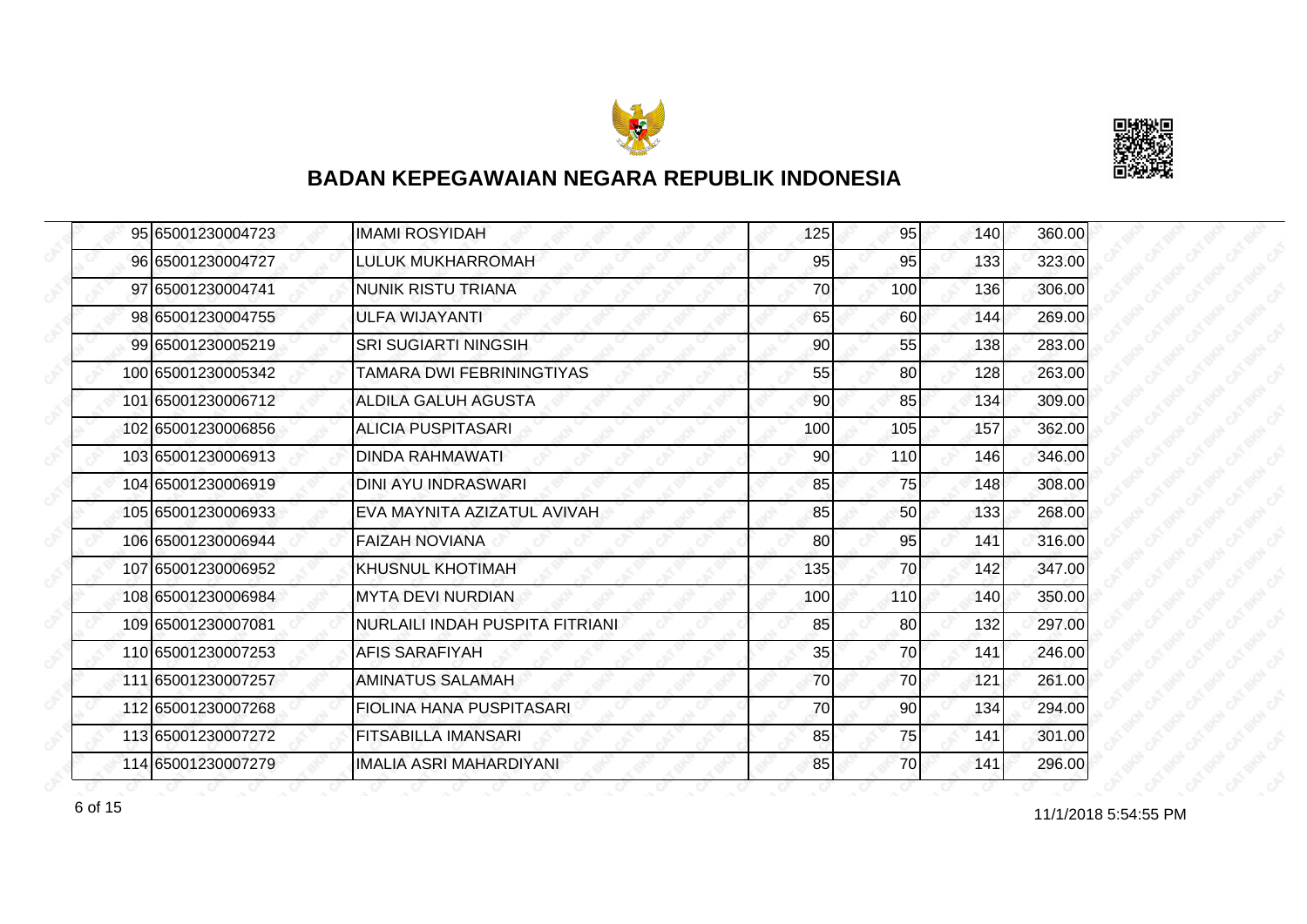



|  | 115 65001230007282 | <b>LOLA IMAWATI</b>                | 90  | 75              | 134 | 299.00 |
|--|--------------------|------------------------------------|-----|-----------------|-----|--------|
|  | 116 65001230007286 | <b>LULUK WULANDARI</b>             | 95  | 90              | 130 | 315.00 |
|  | 117 65001230007300 | ROSSY JANNATHY CAESAR              | 80  | 100             | 146 | 326.00 |
|  | 118 65001230007302 | <b>SHAFRILA SUIZA</b>              | 105 | 80 <sup>1</sup> | 126 | 311.00 |
|  | 119 65001230007472 | RATNI PRISTIWATI HIDAYAH           | 75  | 45              | 124 | 244.00 |
|  | 120 65001230007488 | <b>RITMI NURHAMIDAH IHSAN</b>      | 95  | 75              | 113 | 283.00 |
|  | 121 65001230007510 | <b>Rr. MAYA SUGIARTO PUTRI</b>     | 70  | 55              | 123 | 248.00 |
|  | 122 65001230007530 | <b>SHELLA RAFIKA FURI</b>          | 70  | 95              | 138 | 303.00 |
|  | 123 65001230007565 | TUTUT ANANDA WIDYAPUTRI            | 75  | 85              | 112 | 272.00 |
|  | 124 65001230007579 | YANUAR SITI RAHMAWATI              | 95  | 95              | 131 | 321.00 |
|  | 125 65001230007646 | DWI AFRILIANTI, S.PSI              | 95  | 105             | 138 | 338.00 |
|  | 126 65001230007724 | <b>TRI NOFIANTI</b>                | 95  | 95              | 141 | 331.00 |
|  | 127 65001230007727 | <b>PUPUT ARDIYANTI</b>             | 85  | 70              | 126 | 281.00 |
|  | 128 65001230007741 | <b>OKTINA EKA FERAWATI</b>         | 85  | 75              | 129 | 289.00 |
|  | 129 65001230007770 | FITRIANA DIAN PUTRI PERMATA SARI   | 65  | 40              | 121 | 226.00 |
|  | 130 65001230007789 | <b>FAJRIN INTAN MALIKAL BULGIS</b> | 100 | 90              | 134 | 324.00 |
|  | 131 65001230007800 | <b>ELSA SOFFIETA ANGGRAINI</b>     | 105 | 75              | 135 | 315.00 |
|  | 132 65001230007899 | CAROLINA YENI TRI HASTUTI          | 65  | 65              | 141 | 271.00 |
|  | 133 65001230007905 | <b>CANDRA DEWI UTAMI</b>           | 95  | 55              | 122 | 272.00 |
|  | 134 65001230008242 | <b>INA INDAH MUSTOPO</b>           | 95  | 65              | 114 | 274.00 |

11/1/2018 5:54:55 PM 7 of 15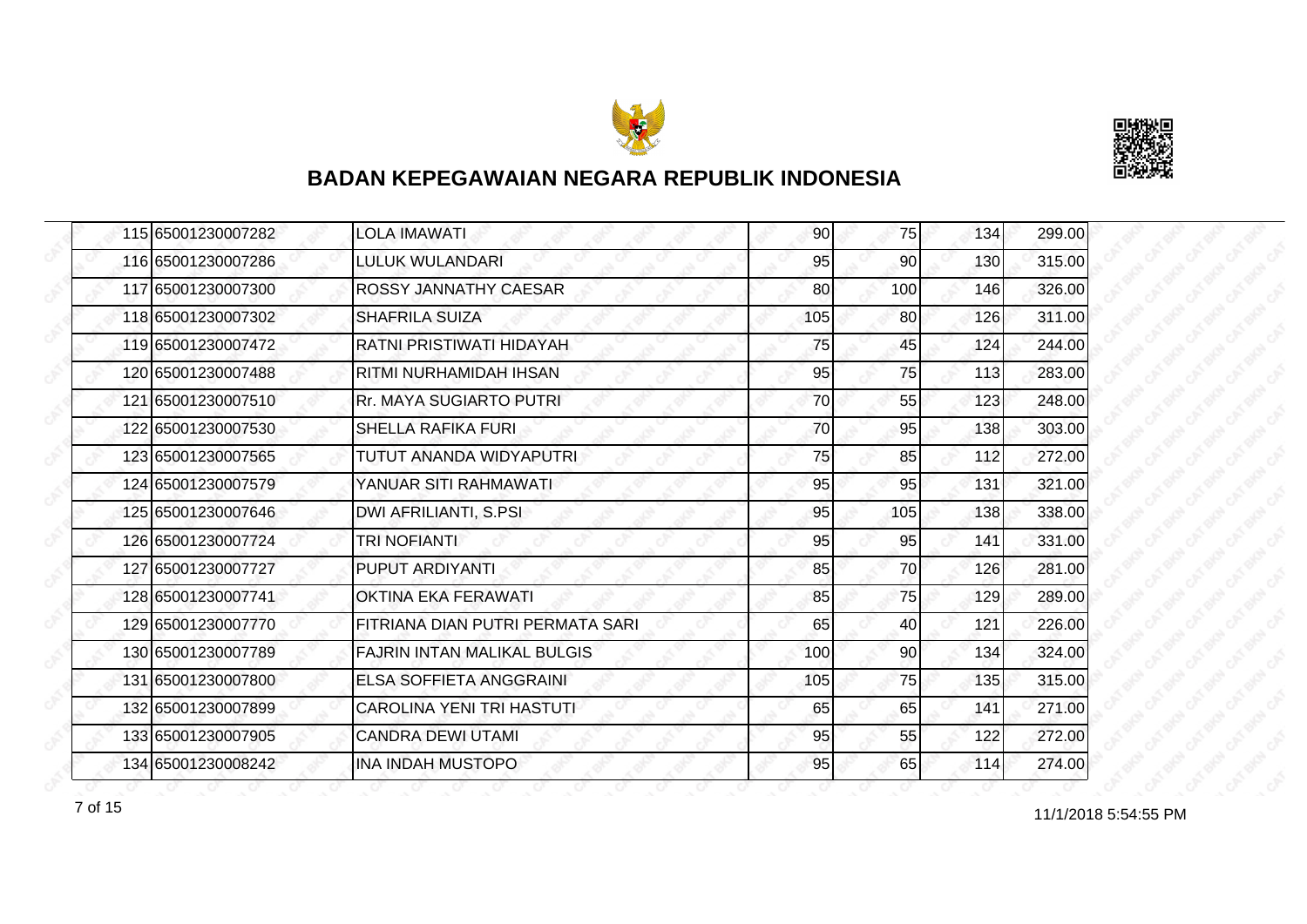



| 135 65001230009386 | <b>ELLA KHOIRUN NISA'</b>         | 100 | 50              | 120 | 270.00 |
|--------------------|-----------------------------------|-----|-----------------|-----|--------|
| 136 65001230009416 | FARADILLAH SANIA AMANDA           | 90  | 80              | 132 | 302.00 |
| 137 65001230009421 | <b>HIKMAH MARDINI</b>             | 55  | 95              | 138 | 288.00 |
| 138 65001230009440 | <b>IRMA APRILIA RIJAYANTI</b>     | 85  | <b>60</b>       | 141 | 286.00 |
| 139 65001230009544 | <b>NUR FADHILAH</b>               | 65  | 65              | 125 | 255.00 |
| 140 65001230010613 | <b>IGA AYU WULANDARI</b>          | 80  | 115             | 144 | 339.00 |
| 141 65001230011134 | <b>OLIVIA YUSANDA ROVIANTI</b>    | 65  | 95              | 140 | 300.00 |
| 142 65001230011144 | PRIMA HASTY NUGRAHENI             | 95  | 100             | 131 | 326.00 |
| 143 65001230012292 | <b>AMELYA INDAH FATMA RINI</b>    | 125 | 90              | 121 | 336.00 |
| 144 65001230012298 | ADISTY HERWIDANINGTYAS SOEYITNO   | 100 | 80              | 147 | 327.00 |
| 145 65001230012306 | AISYAH AULIA RAHIM                | 105 | 85              | 115 | 305.00 |
| 146 65001230012310 | ATIKA KUSUMA WARDANI              | 95  | 110             | 147 | 352.00 |
| 147 65001230012333 | <b>ESTI RIZKYATI WIDODO</b>       | 80  | 80 <sup>1</sup> | 118 | 278.00 |
| 148 65001230012388 | IFATIKAH AFSARI                   | 85  | 75              | 119 | 279.00 |
| 149 65001230012415 | IMUFLIKHANA SAPUTRI KUSUMAWARDANI | 75  | 55              | 126 | 256.00 |
| 150 65001230012430 | <b>TRIANA AYU PAWESTRI</b>        | 95  | 105             | 131 | 331.00 |
| 151 65001230012448 | <b>WENNY FEBRYANTI</b>            | 90  | 85              | 151 | 326.00 |
| 152 65001230012477 | <b>WIDYA ARUM</b>                 | 75  | 65              | 122 | 262.00 |
| 153 65001230012481 | YANUAR ISMI PANGESTU              | 75  | 85              | 154 | 314.00 |
| 154 65001230012496 | YULINDA AYU LAMUNINGTYAS          | 55  | 65              | 129 | 249.00 |

8 of 15 11/1/2018 5:54:55 PM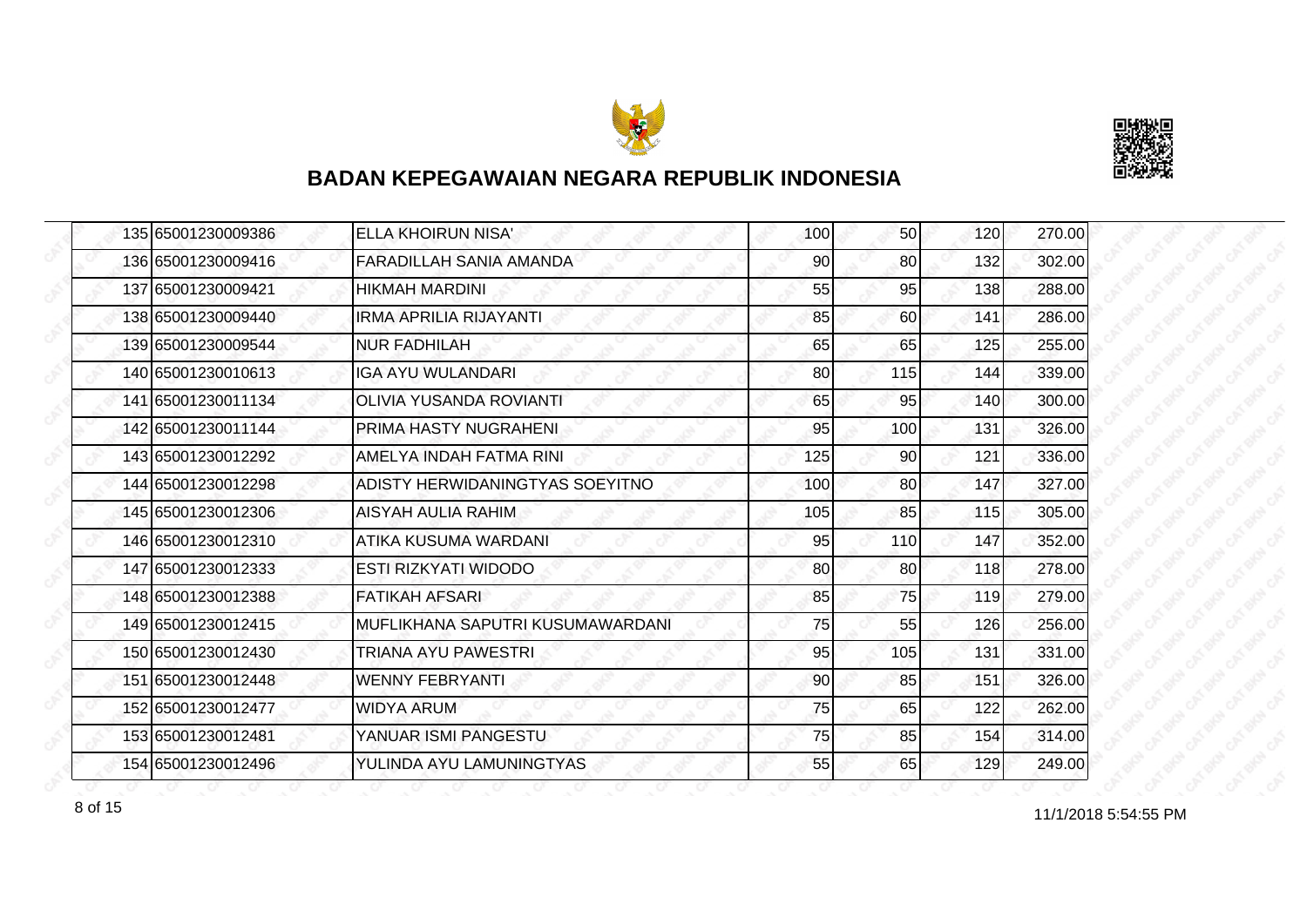



| 155 65001230012751 | <b>DILLA PRYLIANA DEWI</b>                | 85  | 90              | 125 | 300.00 |
|--------------------|-------------------------------------------|-----|-----------------|-----|--------|
| 156 65001230012770 | <b>GEOLIKA MARITA DARYANTI</b>            | 100 | 95              | 123 | 318.00 |
| 157 65001230012808 | IMANDA CITRA RAHMAPUTRI                   | 90  | 90              | 148 | 328.00 |
| 158 65001230012821 | <b>NAFISATUL EFIFAH</b>                   | 120 | 70              | 136 | 326.00 |
| 159 65001230012839 | YUANA FADHLIKA ATSAURI, SPSI              | 80  | 65              | 141 | 286.00 |
| 160 65001230014699 | ANIDA`IRMA ARDIANA                        | 105 | 85              | 131 | 321.00 |
| 161 65001230014743 | ARLIN PREVIA PIPIT PURNAMASARI            | 100 | 50 <sup>1</sup> | 129 | 279.00 |
| 162 65001230014780 | CITRA KURNIASARI, S.Farm.M.Farm-Klin.Apt. | 80  | 60              | 147 | 287.00 |
| 163 65001230015157 | <b>FRISCHA AYU WIDIASARI</b>              | 85  | 100             | 139 | 324.00 |
| 164 65001230015166 | <b>IFTITAH</b>                            | 110 | 100             | 142 | 352.00 |
| 165 65001230015170 | <b>INDAH WAHYUTRI SETIANINGSIH</b>        | 95  | 70              | 129 | 294.00 |
| 166 65001230015171 | <b>INTAN MELATI SUKMA</b>                 | 65  | 65              | 108 | 238.00 |
| 167 65001230015479 | <b>CHRISTIN LISTIANINGSIH</b>             | 100 | 45              | 146 | 291.00 |
| 168 65001230015487 | DESAK AYU PUTRI PRAMISWARI                | 90  | 80              | 134 | 304.00 |
| 169 65001230015492 | DEOLIKA SEFFIANI MONGI AFANDI             | 100 | 85              | 121 | 306.00 |
| 170 65001230015500 | <b>MELINDA PUSPITA SARI</b>               | 100 | 85              | 145 | 330.00 |
| 171 65001230015501 | DANIATUL MUSA'ADAH                        | 90  | 65              | 129 | 284.00 |
| 172 65001230015528 | <b>RANNY HARDIYANTI</b>                   | 80  | 80              | 147 | 307.00 |
| 173 65001230015539 | <b>CECILIA MARGONO</b>                    | 95  | 70              | 143 | 308.00 |
| 174 65001230015541 | <b>RINI MARTINI</b>                       | 85  | 40              | 124 | 249.00 |

11/1/2018 5:54:55 PM 9 of 15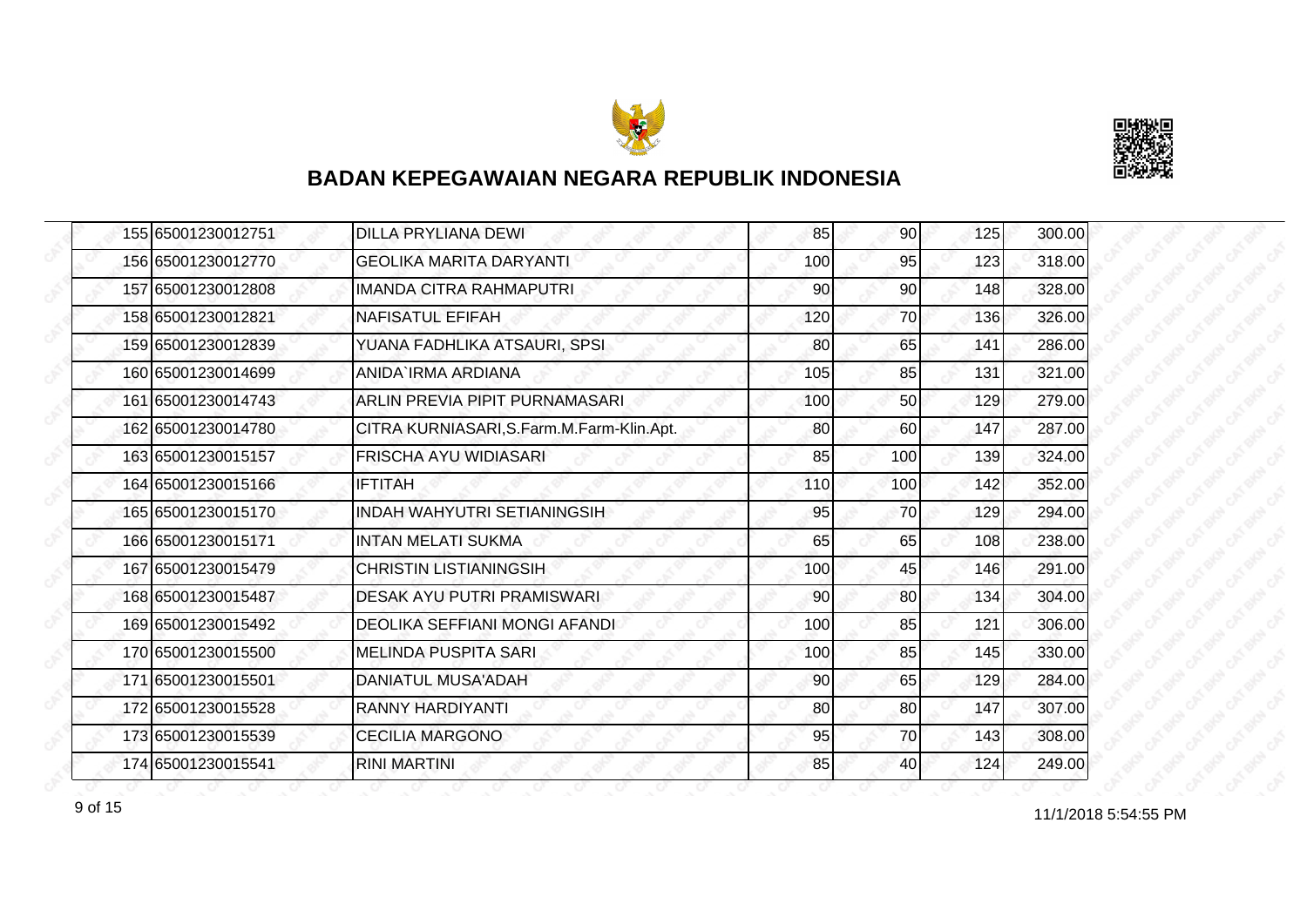



| 175 65001230015545 | <b>ALFI ROHMATUS TSANI</b>     | 60  | 60              | 122 | 242.00 |
|--------------------|--------------------------------|-----|-----------------|-----|--------|
| 176 65001230017219 | NAZTASIA FLOWERIN BUNDA        | 105 | 100             | 148 | 353.00 |
| 177 65001230017241 | <b>TITIK SUGIARTI</b>          | 105 | 90              | 123 | 318.00 |
| 178 65001230017989 | <b>ANDINI DAMAYANTI</b>        | 100 | 90 <sub>l</sub> | 143 | 333.00 |
| 179 65001230018013 | DEA AYU RIASITA, S.Psi.        | 80  | 60              | 140 | 280.00 |
| 180 65001230018019 | DIVANI HIRARRYASITTA ROZI      | 110 | 100             | 131 | 341.00 |
| 181 65001230018036 | <b>ISNA RACHMAWATI</b>         | 90  | 100             | 143 | 333.00 |
| 182 65001230018053 | <b>JULINA ROVIKA HUTABARAT</b> | 110 | 95              | 122 | 327.00 |
| 183 65001230018085 | MIFTA WAHYU RAFASAKINA         | 80  | 80              | 129 | 289.00 |
| 184 65001230018128 | ZUNI SHOFIYANA ARIYANTI        | 95  | 35              | 128 | 258.00 |
| 185 65001230018150 | ANDRIANA LESTARI ASIH          | 95  | 80              | 130 | 305.00 |
| 186 65001230018187 | <b>DEVI ARISTANTI</b>          | 90  | 110             | 148 | 348.00 |
| 187 65001230018335 | <b>KRISTANTI LESTARI</b>       | 125 | 115             | 132 | 372.00 |
| 188 65001230018338 | LELLY WINDU HANI ASTUTI        | 95  | 105             | 137 | 337.00 |
| 189 65001230018341 | <b>MASLUKHATUN NUSFAH</b>      | 80  | 85              | 123 | 288.00 |
| 190 65001230018375 | RIZDYANA FIRMANIAR             | 90  | 90 <sub>0</sub> | 137 | 317.00 |
| 191 65001230018380 | <b>SITI NUR HASANAH</b>        | 75  | 75              | 126 | 276.00 |
| 192 65001230018917 | AMANDA DANIA DINIARI           | 75  | 75              | 113 | 263.00 |
| 193 65001230018923 | ANNISA KARINA PUTRI            | 100 | 80              | 137 | 317.00 |
| 194 65001230018925 | ELDATIA UTARI PUTRI            | 100 | 120             | 135 | 355.00 |

11/1/2018 5:54:55 PM 10 of 15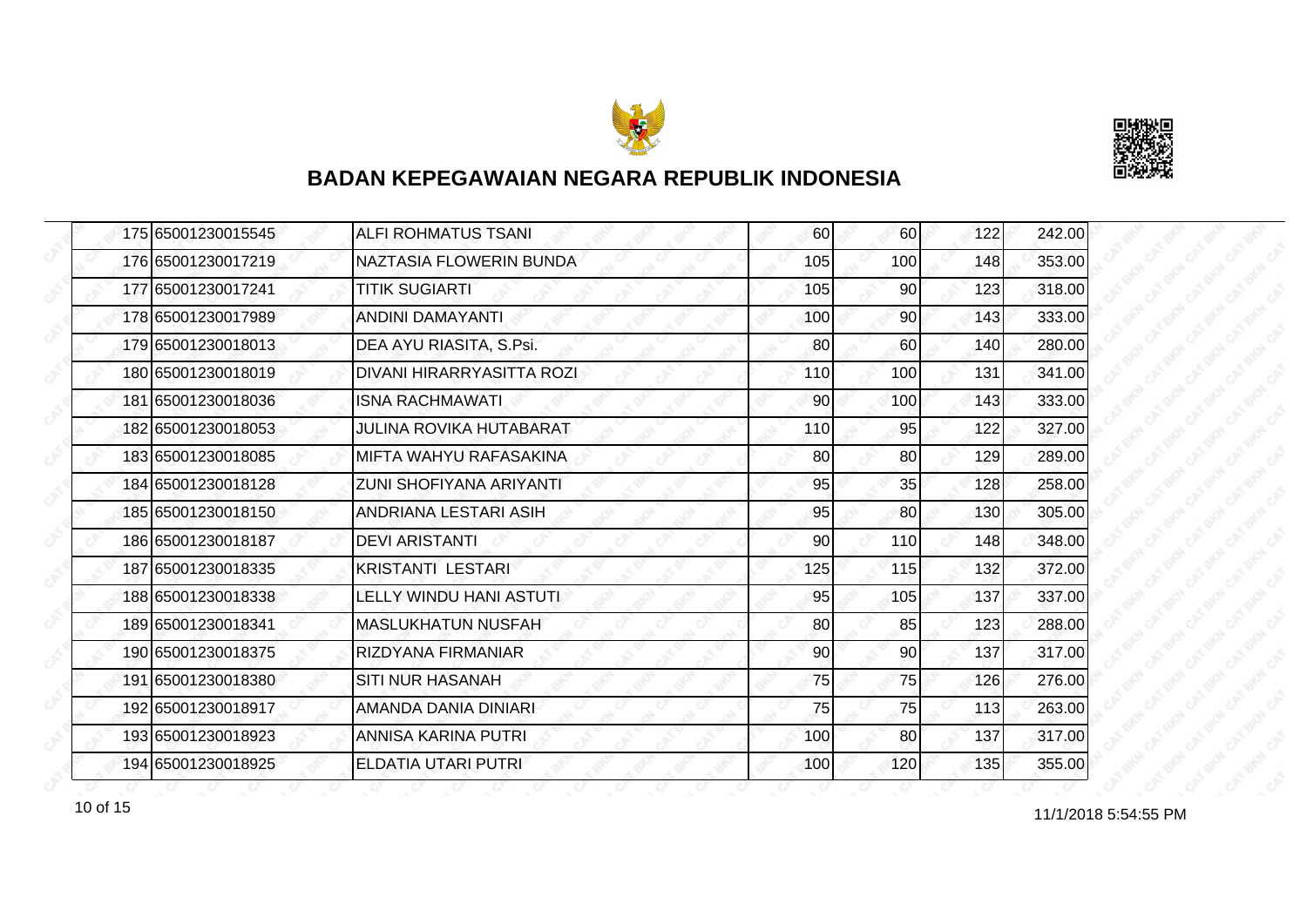



|  | 195 65001230018941 | JUNE RODHIAN DHARMARIANA        | 85  | 75  | 134 | 294.00 |
|--|--------------------|---------------------------------|-----|-----|-----|--------|
|  | 196 65001230018954 | NOFA YUVENTY NESITAF SARI       | 90  | 75  | 130 | 295.00 |
|  | 197165001230018979 | PRISCILLA ANDRIANA EFFENDY      | 105 | 65  | 125 | 295.00 |
|  | 198 65001230019272 | SABRINA FIRDA FARAHIYAH         | 70  | 65  | 133 | 268.00 |
|  | 199 65001230020077 | <b>DHITYA SAGITA RACHMAWATI</b> | 90  | 70  | 141 | 301.00 |
|  | 200 65001230021153 | <b>DEBRINA ROSSET</b>           | 75  | 85  | 141 | 301.00 |
|  | 201 65001230021165 | <b>ESTI RIZKY KUMALA SARI</b>   | 85  | 60  | 123 | 268.00 |
|  | 202 65001230021182 | <b>IRMA NUR MAULIDIAH</b>       | 90  | 60  | 105 | 255.00 |
|  | 203165001230021185 | <b>ISNA VITASARI</b>            | 100 | 80  | 132 | 312.00 |
|  | 204 65001230021216 | <b>MONICA DWI JAYANTI</b>       | 105 | 75  | 130 | 310.00 |
|  | 205 65001230021222 | MUTIARA MEGASARI MATTALITTI     | 65  | 35  | 119 | 219.00 |
|  | 206165001230021228 | NATALIA SULISTYO VEERMAN, S.PSI | 70  | 55  | 145 | 270.00 |
|  | 207 65001230021258 | <b>RETNO WISUDIANI</b>          | 110 | 115 | 139 | 364.00 |
|  | 208 65001230021369 | <b>WAHYU KUSBADINI</b>          | 65  | 75  | 144 | 284.00 |
|  | 209 65001230021680 | <b>ANANDA RACHMANTI</b>         | 100 | 60  | 131 | 291.00 |
|  | 210 65001230022246 | DIN AMALIA WIDYANINGRUM         | 80  | 115 | 129 | 324.00 |
|  | 211 65001230022742 | <b>MINATI DWI PRIASTIPUTRI</b>  | 80  | 85  | 118 | 283.00 |
|  | 212 65001230022759 | NEDIENDA RUSDIANA POETRI        | 90  | 115 | 125 | 330.00 |
|  | 213 65001230022768 | <b>NITA SUSIAWATI</b>           | 140 | 125 | 131 | 396.00 |
|  | 214 65001230022783 | <b>NURUL WIDI ASTUTIK</b>       | 75  | 70  | 137 | 282.00 |

11 of 15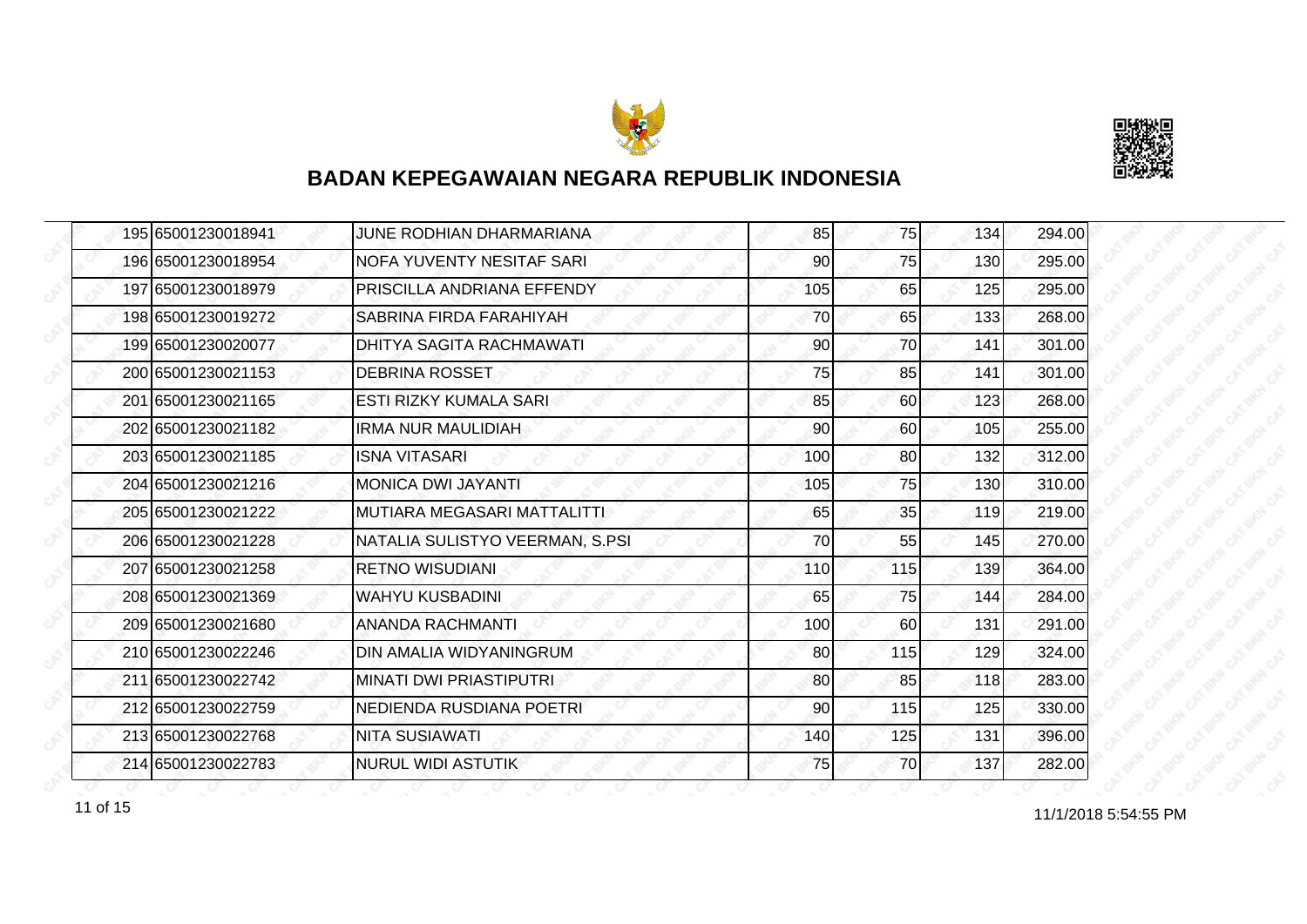



| 215 65001230022821 | ROSSA PATRIA NANDA           | 80  | 70              | 117 | 267.00 |
|--------------------|------------------------------|-----|-----------------|-----|--------|
| 216 65001230023520 | AFRILIA DIANA FITRI          | 100 | 85              | 138 | 323.00 |
| 217 65001230023528 | AYU MAR`ATUS SHOLIHAH        | 115 | 100             | 155 | 370.00 |
| 218 65001230023535 | <b>DESY PUTRI WULANDARI</b>  | 110 | 45              | 136 | 291.00 |
| 219 65001230023549 | E KRISTIN YULIANA            | 100 | 80              | 137 | 317.00 |
| 220165001230023601 | KRISTALIA ANGGAR KUSUMA      | 100 | 100             | 114 | 314.00 |
| 221 65001230023648 | ALFIAH RIZQI WINDIANTI       | 105 | 90 <sub>l</sub> | 122 | 317.00 |
| 222 65001230023665 | ARDIYATUL IFFAH KELANA       | 105 | 100             | 121 | 326.00 |
| 223 65001230023780 | <b>VENY NINDIA YUDHI</b>     | 115 | 100             | 126 | 341.00 |
| 224 65001230023786 | <b>VERLIAN WIDYANSARI</b>    | 95  | 60              | 138 | 293.00 |
| 225 65001230024529 | ASTRID NOOR ASTIDINIA PUTRI  | 95  | 80              | 121 | 296.00 |
| 226 65001230024534 | ATIKAH NADHIFAH FAHMI        | 85  | 105             | 135 | 325.00 |
| 227 65001230024548 | <b>BRILLIANA ANNISA'</b>     | 75  | 90 <sub>0</sub> | 139 | 304.00 |
| 228 65001230024691 | <b>DIAN NOVITA SARI</b>      | 110 | <b>80</b>       | 136 | 326.00 |
| 229 65001230024757 | <b>GADISA ZULFA BASYIROH</b> | 80  | 95              | 114 | 289.00 |
| 230 65001230024760 | FERINA INDRAWATI             | 60  | 70              | 134 | 264.00 |
| 231 65001230024783 | <b>AMIROTUL FAIQOH AZMI</b>  | 100 | 90              | 144 | 334.00 |
| 232 65001230024794 | APRILIA AMBARWATI            | 95  | 70              | 129 | 294.00 |
| 233 65001230024798 | ARIANI RAHAYU SETIANTI       | 110 | 125             | 135 | 370.00 |
| 234 65001230024800 | <b>ARRIDA SANI</b>           | 95  | 125             | 134 | 354.00 |

12 of 15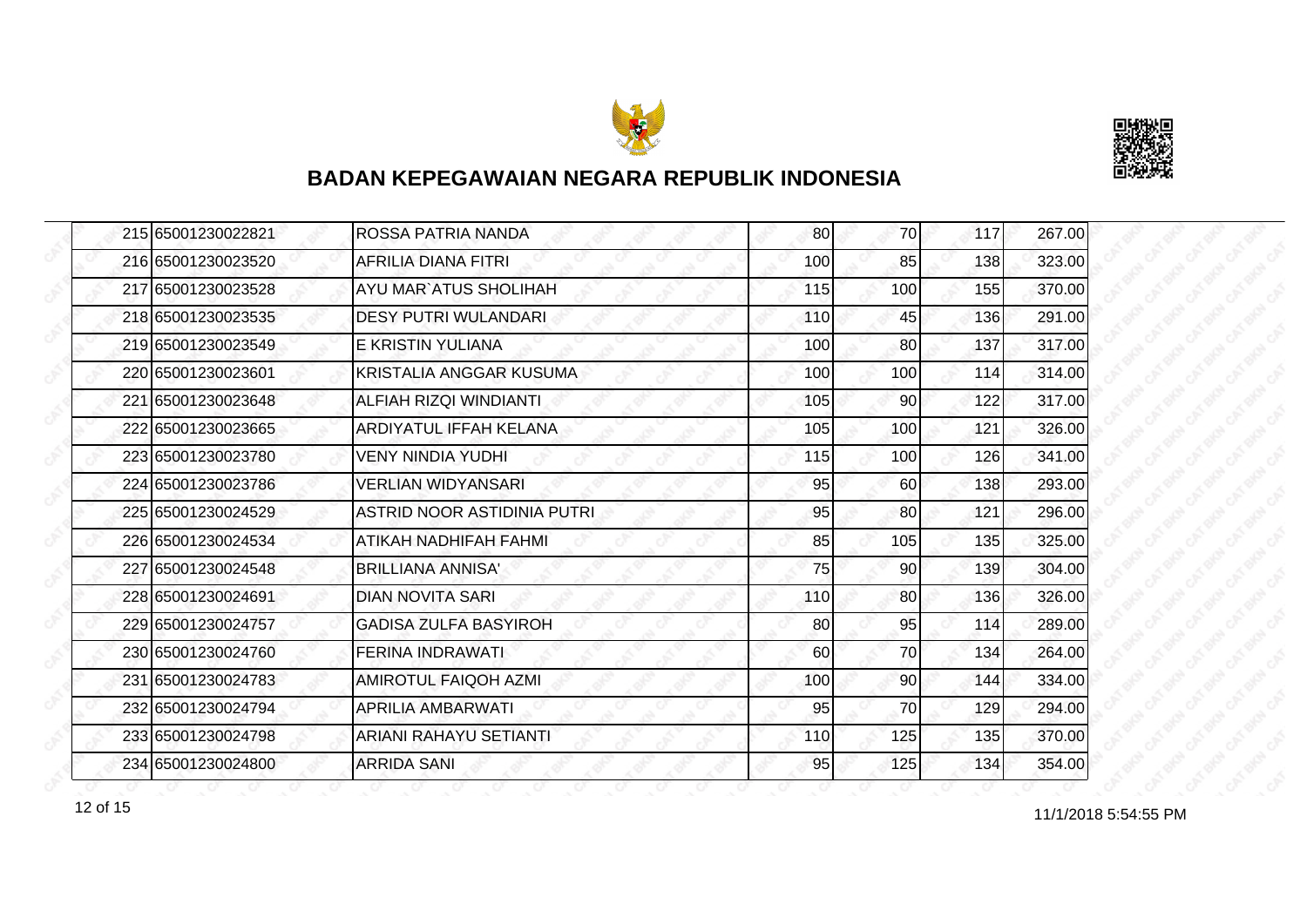



| 235 65001230024804 | <b>IDA JAIZAH</b>                | 85  | 100 | 146 | 331.00 |
|--------------------|----------------------------------|-----|-----|-----|--------|
| 236 65001230024805 | CHANDRA NOURMASARI RAMADANI      | 115 | 120 | 154 | 389.00 |
| 237165001230024813 | <b>IRMA HERMIA</b>               | 80  | 110 | 134 | 324.00 |
| 238 65001230024816 | <b>FARAH MEDINA</b>              | 65  | 110 | 124 | 299.00 |
| 239 65001230024819 | HIMMAH AYU MUHIMMAH              | 120 | 85  | 140 | 345.00 |
| 240 65001230024827 | ISTIZADAH IFFATI                 | 150 | 140 | 147 | 437.00 |
| 241 65001230024843 | <b>MUSFITA AULIA SARI</b>        | 100 | 75  | 132 | 307.00 |
| 242 65001230024854 | PUTRI KUSNIAWATI                 | 85  | 95  | 126 | 306.00 |
| 243165001230024871 | KIKI AMEYLIA ANGGRAENI           | 80  | 80  | 127 | 287.00 |
| 244 65001230024896 | <b>RIZKI RIAN CHAIRULITA</b>     | 80  | 95  | 142 | 317.00 |
| 245 65001230024903 | TALITHA PUSPAKENCANA AINILLAH    | 100 | 95  | 146 | 341.00 |
| 246 65001230024909 | LINDA MUFLIANA ISMINI            | 105 | 70  | 148 | 323.00 |
| 247 65001230024920 | <b>GALUH RAKHMAWATI</b>          | 70  | 105 | 133 | 308.00 |
| 248 65001230024968 | JANUARISMA                       | 65  | 95  | 142 | 302.00 |
| 249 65001230024982 | NINIS CAHYALESTARI, S.Farm, Apt. | 105 | 85  | 131 | 321.00 |
| 250 65001230025007 | PUTRI NURMAWADDAH                | 110 | 85  | 116 | 311.00 |
| 251 65001230025013 | LAELY DWI BUDIYANTI              | 120 | 85  | 121 | 326.00 |
| 252 65001230025043 | CENDANA YASMINE PRADIKTA         | 105 | 75  | 133 | 313.00 |
| 253 65001230025074 | ADELIA PRISTIKA UTOMO            | 90  | 95  | 140 | 325.00 |
| 254 65001230025085 | <b>ASIA ASTRIANA</b>             | 90  | 75  | 141 | 306.00 |

13 of 15 and 11/1/2018 5:54:55 PM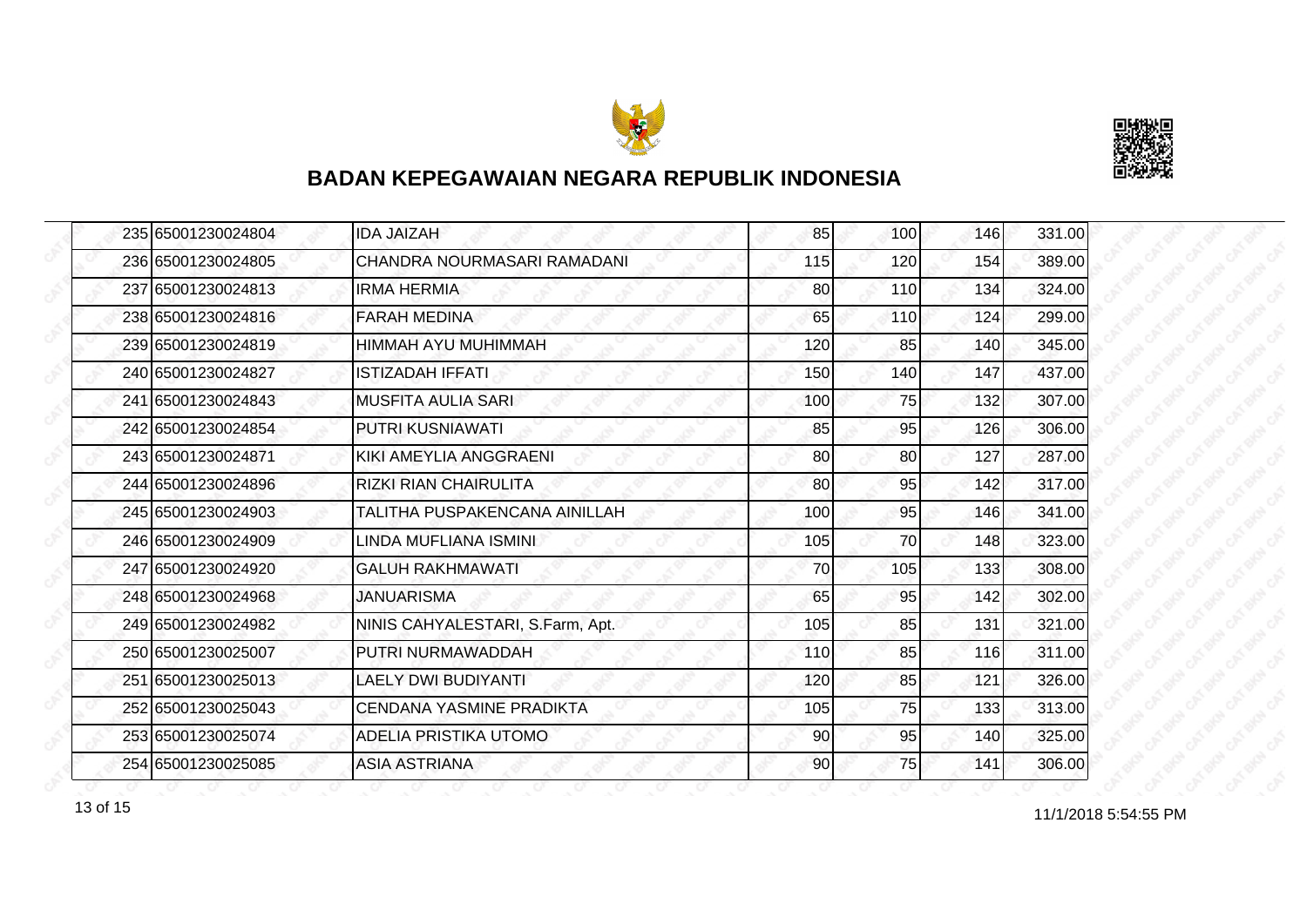



|  | 255 65001230025088 | DANIAR FRIDAYANTI, S. FARM. APT                  | 65  | 65  | 141 | 271.00 |
|--|--------------------|--------------------------------------------------|-----|-----|-----|--------|
|  | 256 65001230025101 | DIAN PRATIWI WIDJAYA                             | 110 | 100 | 130 | 340.00 |
|  | 257 65001230025105 | <b>DYANINTA YUDHIARINI</b>                       | 125 | 100 | 143 | 368.00 |
|  | 258 65001230025127 | RINA SISCA JAYANTHI RACHMA DEWI, S. FARM<br>APT. | 60  | 85  | 141 | 286.00 |
|  | 259 65001230025526 | RAISAH ISMI INDRASWARI.                          | 105 | 75  | 132 | 312.00 |
|  | 260 65001230025536 | RINA PUSPITA SARI                                | 80  | 105 | 129 | 314.00 |
|  | 261 65001230025638 | RIZA NOPIANTI WALUYO                             | 80  | 85  | 132 | 297.00 |
|  | 262 65001230025640 | <b>RIZA ROSITA MURIYANI</b>                      | 85  | 60  | 134 | 279.00 |
|  | 263 65001230025803 | <b>SILVERCINCI KURNIANTI UTAMI</b>               | 125 | 110 | 133 | 368.00 |
|  | 264 65001230025804 | SOLVY NUR AL ADILLA                              | 115 | 100 | 138 | 353.00 |
|  | 265 65001230025806 | UMI ANY TIYAS WATI                               | 100 | 105 | 140 | 345.00 |
|  | 266 65001230026972 | <b>FITRIANI SRIMARYONO</b>                       | 75  | 85  | 131 | 291.00 |
|  | 267 65001230026980 | SINTA KHUSNUL HAKIM, S. PSI                      | 75  | 80  | 129 | 284.00 |
|  | 268 65001230026983 | YURI SETIA PRATIWI                               | 125 | 85  | 125 | 335.00 |
|  | 269 65001230027038 | <b>PRESTISIA NOVIARTA HAPSARI</b>                | 115 | 100 | 132 | 347.00 |
|  | 270 65001230027046 | RIRIS RAHMANIA                                   | 70  | 80  | 122 | 272.00 |
|  | 271 65001230027067 | LUKERTINA ANGELIKA SINAGA                        | 70  | 75  | 125 | 270.00 |
|  | 272 65001230027297 | <b>AINUN RAHMATUR RIZKI</b>                      | 85  | 60  | 98  | 243.00 |
|  | 273 65001230027785 | HANNY LUTHFINA FARDHANI                          | 85  | 95  | 141 | 321.00 |
|  | 274 65001230027817 | NOERMALA EKAWATI RAHMATULLAH                     | 75  | 65  | 134 | 274.00 |

14 of 15